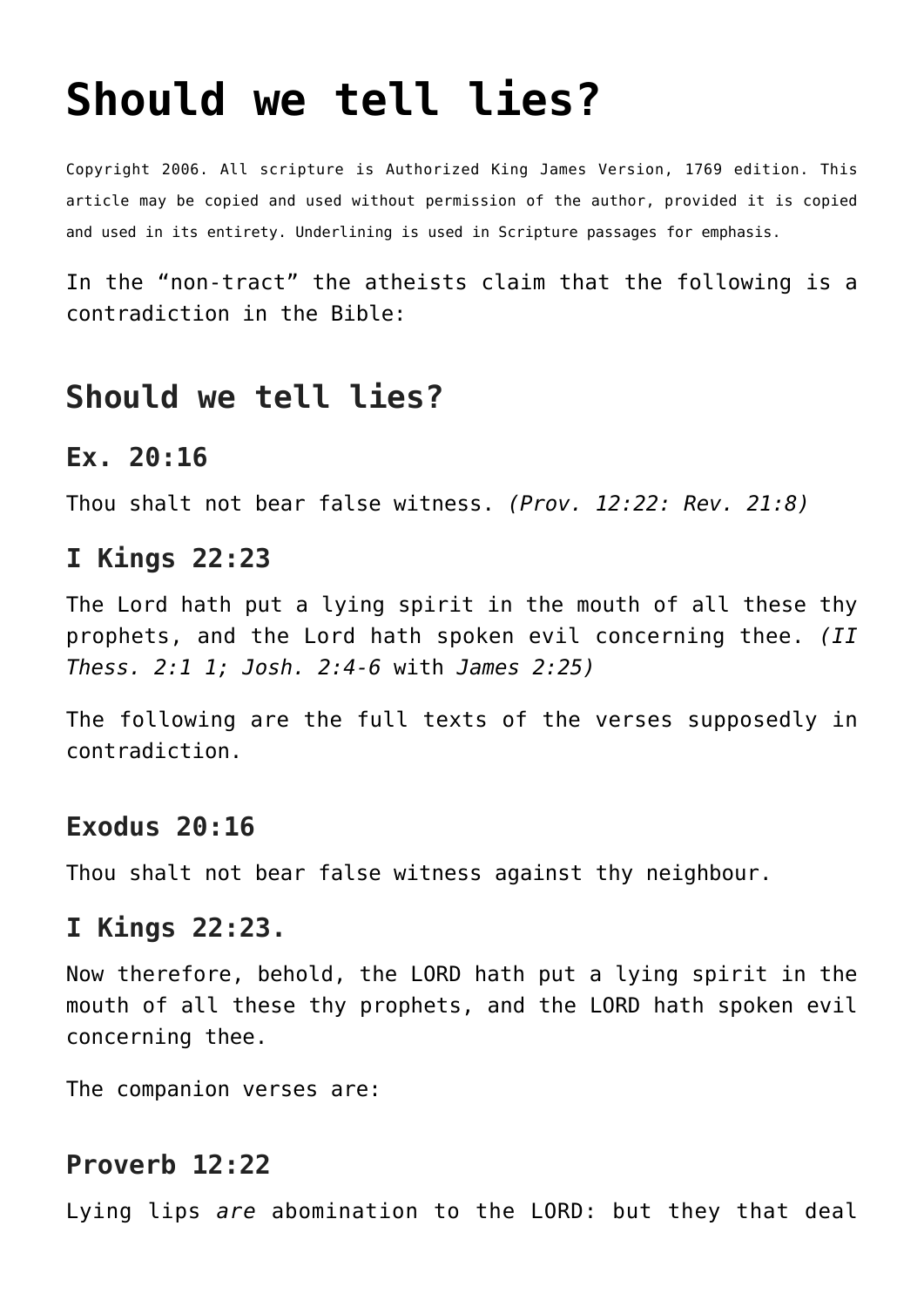truly *are* his delight.

## **Revelation 21:8**

But the fearful, and unbelieving, and the abominable, and murderers, and whoremongers, and sorcerers, and idolaters, and all liars, shall have their part in the lake which burneth with fire and brimstone: which is the second death.

```
The "contradiction" companion verses:
```
## **II Thessalonians 2:11**

And for this cause God shall send them strong delusion, that they should believe a lie:

## **Joshua 2:4-6**

And the woman took the two men, and hid them, and said thus, There came men unto me, but I wist not whence they *were*: And it came to pass *about the time* of shutting of the gate, when it was dark, that the men went out: whither the men went I wot not: pursue after them quickly; for ye shall overtake them. But she had brought them up to the roof of the house, and hid them with the stalks of flax, which she had laid in order upon the roof.

## **James 2:25**

Likewise also was not Rahab the harlot justified by works, when she had received the messengers, and had sent *them* out another way?

You know, I am surprised that the 'Freethinkers' did not use the passage from Exodus, chapter one, to show even more "contradiction" in the Scripture. After all, the Calvinists that translated and published the Geneva Bible in the 1500's used it to justify disobedience to God-ordained, lawful, civil authority! Yes, those who translated and published the Geneva Bible thought that God blessed the Hebrew midwives for their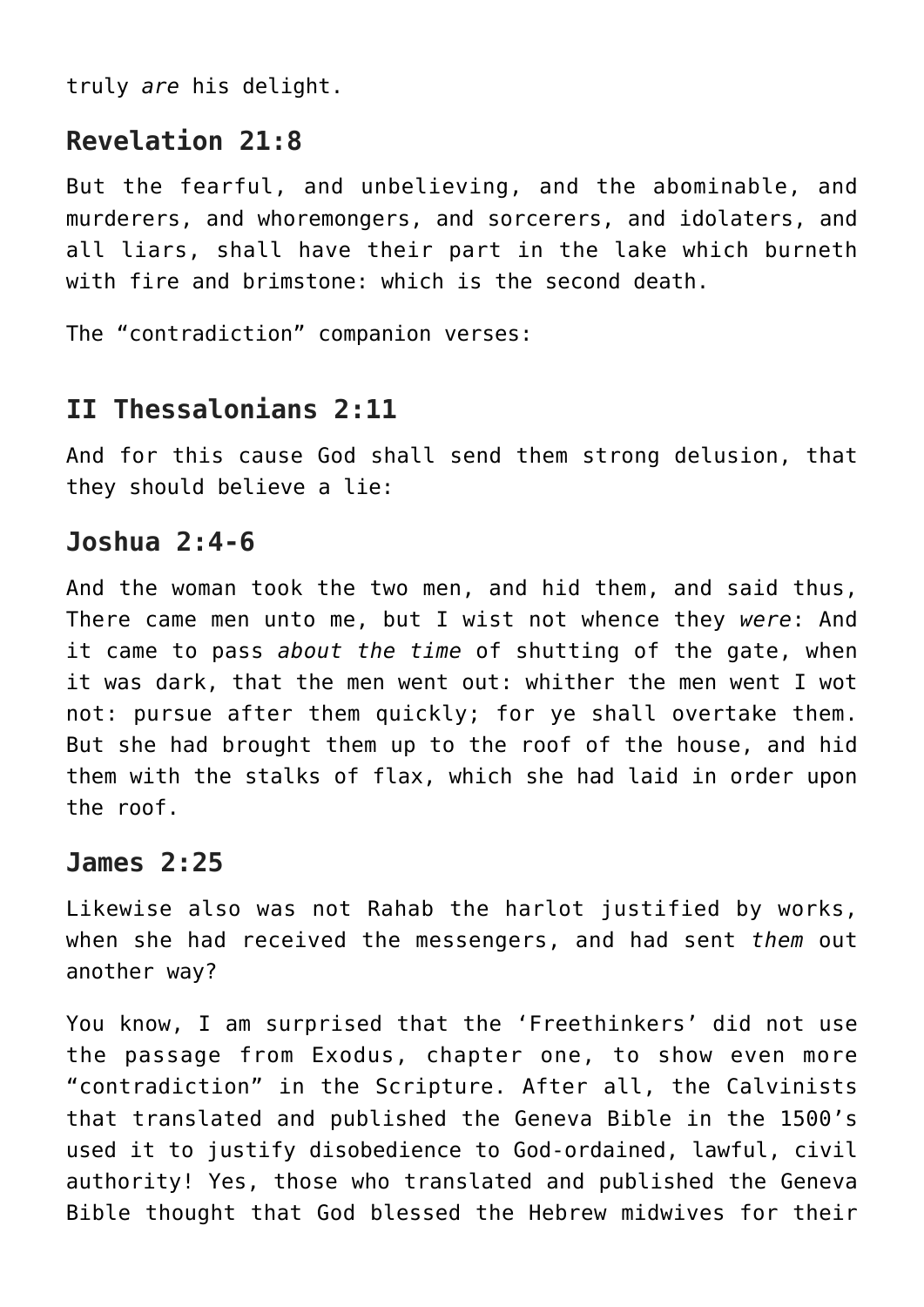lying to Pharaoh about the Hebrew women.

However, as any proper study of the Scripture demonstrates, the LORD God did not bless the Hebrew midwives for lying in their disobedience. Rather, God blessed them because they saved innocent babies alive.

And the king of Egypt spake to the Hebrew midwives, of which the name of the one *was* Shiphrah, and the name of the other Puah: And he said, When ye do the office of a midwife to the Hebrew women, and see *them* upon the stools; if it *be* a son, then ye shall kill him: but if it *be* a daughter, then she shall live. But the midwives feared God, and did not as the king of Egypt commanded them, but saved the men children alive. And the king of Egypt called for the midwives, and said unto them, Why have ye done this thing, and have saved the men children alive? And the midwives said unto Pharaoh, Because the Hebrew women *are* not as the Egyptian women; for they *are* lively, and are delivered ere the midwives come in unto them. Therefore God dealt well with the midwives: and the people multiplied, and waxed very mighty. And it came to pass, because the midwives feared God, that he made them houses. And Pharaoh charged all his people, saying, Every son that is born ye shall cast into the river, and every daughter ye shall save alive. *(Exodus 1:15-22)*

What it states in the above verses is quite plain: God dealt well with the midwives because they sought to save the children alive instead of acquiescing to the unlawful command of Pharaoh. It should be noted that the Scripture does not state that he approved of their lying. What the midwives apparently did was (in their hearts and minds) choose between the lesser of two evils: they could tell the truth — and they and the children die. Or, they could lie — and save themselves and the children alive.

This is a case of man's short-sightedness and inability to constantly comprehend that God has all things well in hand and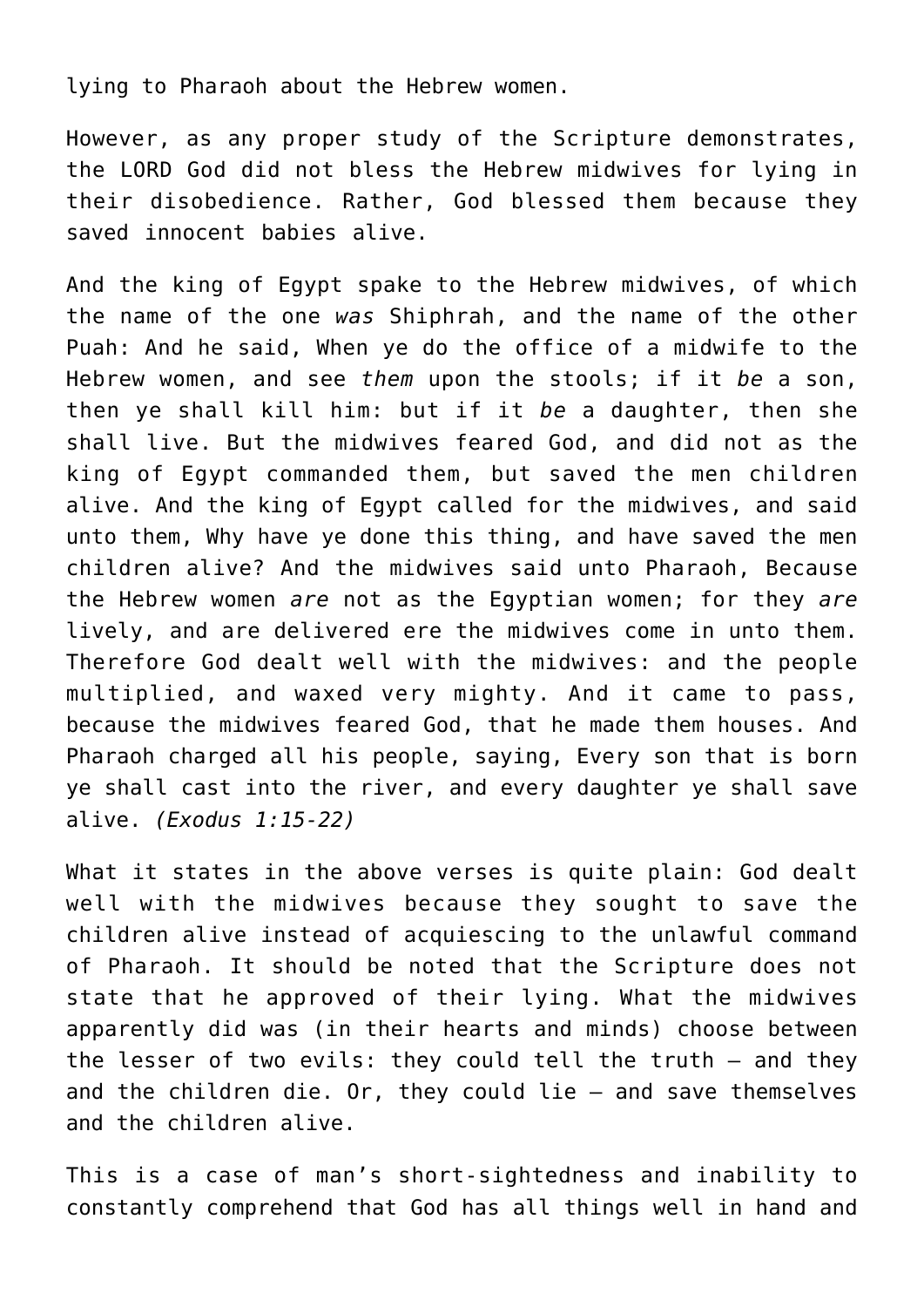is able to deliver His servants no matter the circumstance as was amply illustrated in Daniel with Shadrach, Meshack, and Abednego.

Then Nebuchadnezzar in *his* rage and fury commanded to bring Shadrach, Meshach, and Abednego. Then they brought these men before the king. Nebuchadnezzar spake and said unto them, *Is it* true, O Shadrach, Meshach, and Abednego, do not ye serve my gods, nor worship the golden image which I have set up? Now if ye be ready that at what time ye hear the sound of the cornet, flute, harp, sackbut, psaltery, and dulcimer, and all kinds of musick, ye fall down and worship the image which I have made; *well*: but if ye worship not, ye shall be cast the same hour into the midst of a burning fiery furnace; and who *is* that God that shall deliver you out of my hands? Shadrach, Meshach, and Abednego, answered and said to the king, O Nebuchadnezzar, we *are* not careful to answer thee in this matter. If it be *so*, our God whom we serve is able to deliver us from the burning fiery furnace, and he will deliver *us* out of thine hand, O king. But if not, be it known unto thee, O king, that we will not serve thy gods, nor worship the golden image which thou hast set up.

Then was Nebuchadnezzar full of fury, and the form of his visage was changed against Shadrach, Meshach, and Abednego: *therefore* he spake, and commanded that they should heat the furnace one seven times more than it was wont to be heated. And he commanded the most mighty men that *were* in his army to bind Shadrach, Meshach, and Abednego, *and* to cast *them* into the burning fiery furnace. Then these men were bound in their coats, their hosen, and their hats, and their *other* garments, and were cast into the midst of the burning fiery furnace. Therefore because the king's commandment was urgent, and the furnace exceeding hot, the flame of the fire slew those men that took up Shadrach, Meshach, and Abednego. And these three men, Shadrach, Meshach, and Abednego, fell down bound into the midst of the burning fiery furnace. Then Nebuchadnezzar the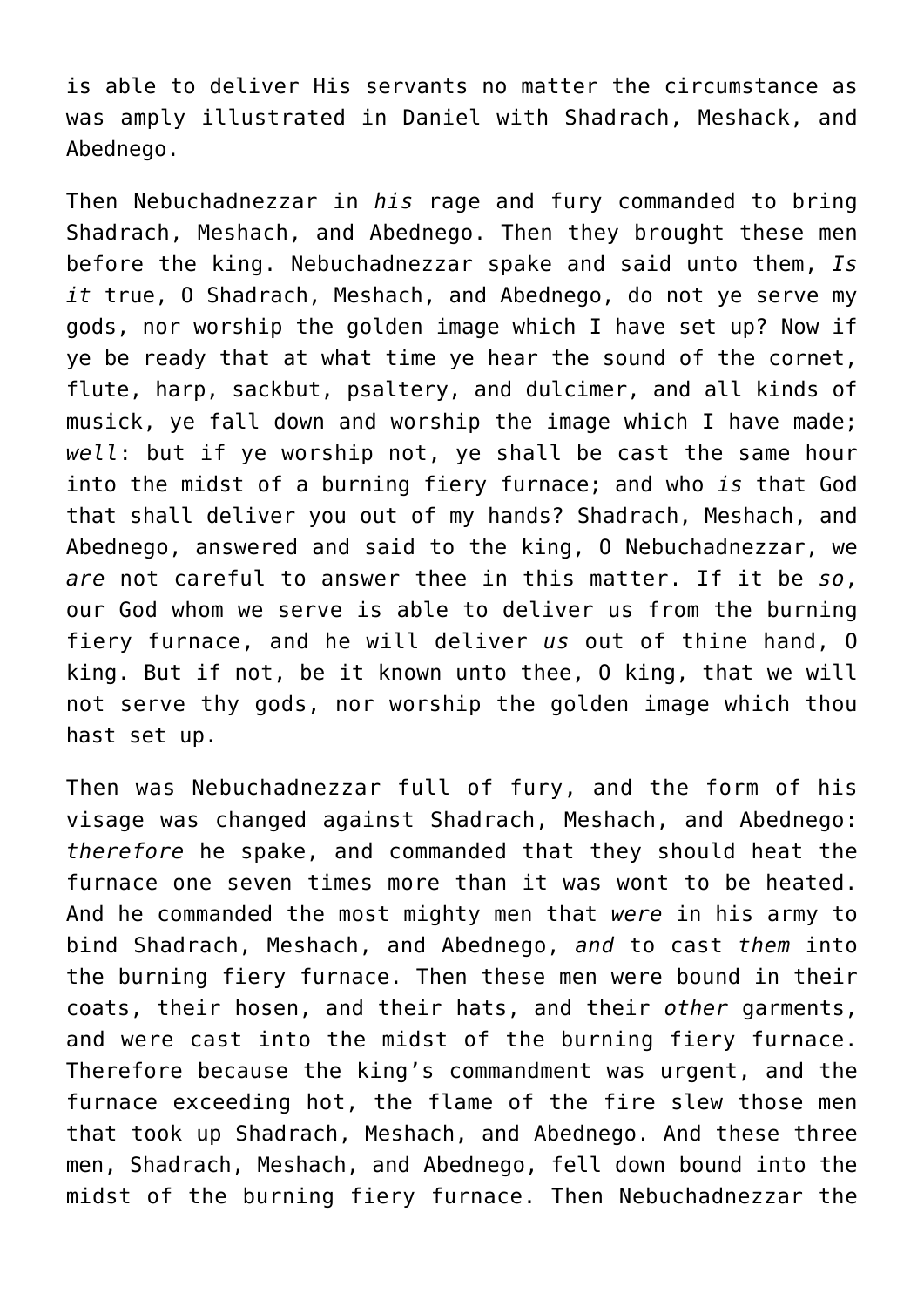king was astonied, and rose up in haste, *and* spake, and said unto his counsellors, Did not we cast three men bound into the midst of the fire? They answered and said unto the king, True, O king. He answered and said, Lo, I see four men loose, walking in the midst of the fire, and they have no hurt; and the form of the fourth is like the Son of God. Then Nebuchadnezzar came near to the mouth of the burning fiery furnace, *and* spake, and said, Shadrach, Meshach, and Abednego, ye servants of the most high God, come forth, and come *hither*. Then Shadrach, Meshach, and Abednego, came forth of the midst of the fire. And the princes, governors, and captains, and the king's counsellors, being gathered together, saw these men, upon whose bodies the fire had no power, nor was an hair of their head singed, neither were their coats changed, nor the smell of fire had passed on them. *(Daniel 3:13-27)*

When we compare the very different results of the two trials the servants of the Lord went through, we find that the LORD God could have easily preserved the lives of the Hebrew midwives just as He did the three Hebrew men.

However, like many Christians today, the Hebrew midwives missed the greater blessing of being in total obedience and dependence upon the LORD God. Because the Hebrew midwives did not depend totally upon the LORD, they lied to hide what they were doing. This was because they would not believe that the Lord was fully capable of defending them as He defended and preserved the three Hebrew men, and later preserved Daniel in the den of lions. In short, their faith was lacking. It is not that the Hebrew midwives did not have faith, it is that they did not exercise it to discern that the LORD God would preserve them and the Hebrew babies when Pharaoh sought to have them destroyed.

The result of this was that the Lord could only bless the Hebrew midwives to a limited extent, thus He gave them houses. In contrast, the Lord was able to bless the three Hebrew men beyond our understanding. First, because they did not lie, but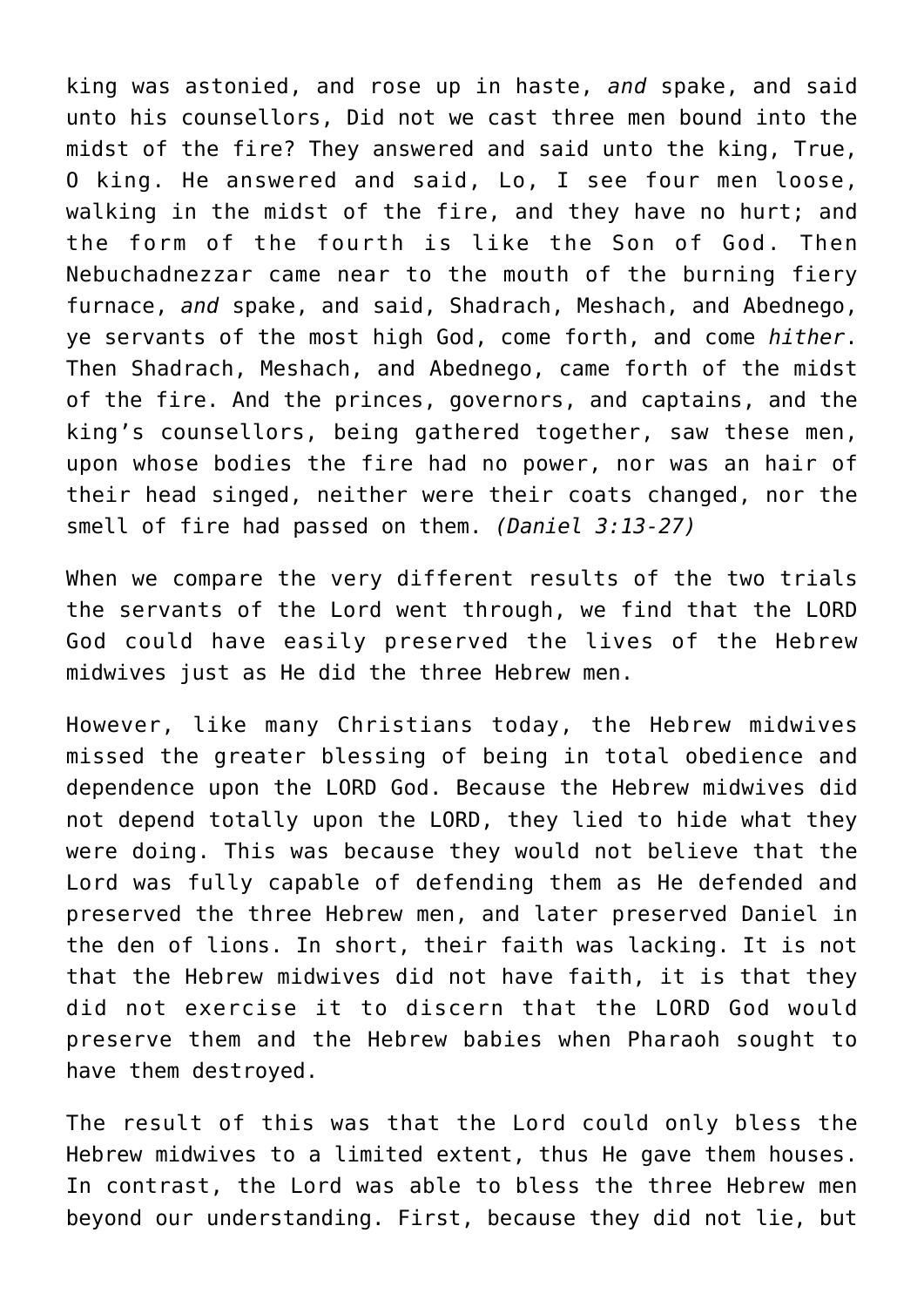were very direct about refusing the king's commandment, the Lord carried them through the fire that killed the men who threw them into the furnace. Second, the Lord did not even allow the fire to touch them in any way whatsoever. Last of all, the fourth man walking in the furnace with them was none other than the Lord Jesus Christ Himself. In summation, the Lord Himself honored His servants because they were honest to their own hurt in testifying that there is no other God than the LORD God, and Him only should one worship and serve.

Now, to be plain, it is not the lying of the Hebrew midwives the Lord blessed, nor was it the lying of Rahab the harlot the Lord blessed. Rather, the lies they told actually held back the greater blessing the LORD God could have, and would have bestowed upon them. Now, lest we be self-righteous and cast stones at them, we ought to understand that it can be, and is, a disconcerting thing to not be able to see the deliverance the Lord has for His children. In fact, there exists no promise the Lord will deliver His children from the results of persecution on this earth. Rather, He has very plainly promised all those who have trusted Him in Christ Jesus, that they have a home in heaven and they will be with Him upon death.

In understanding the fullness of the issues raised by this supposed contradiction, we also must understand something else about the LORD God and His nature concerning how He deals with man. The following two verses summarize the "contradiction" that many see in Scripture. In fact, I would say that most of those who name themselves 'Christian' do not understand the principles, doctrine and nature of the LORD that brings forth the verses below.

## **I Kings 22:23.**

Now therefore, behold, the LORD hath put a lying spirit in the mouth of all these thy prophets, and the LORD hath spoken evil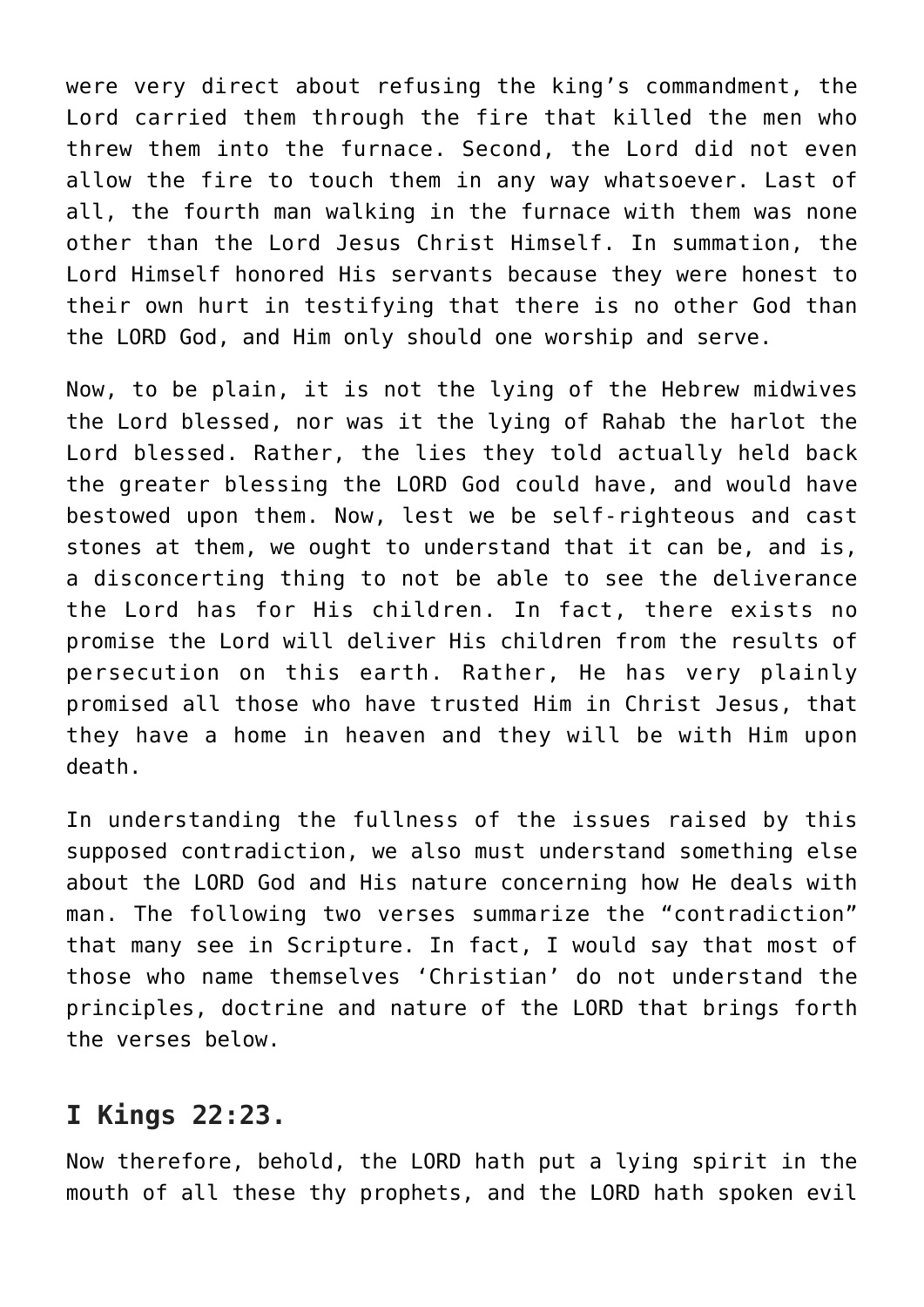concerning thee.

#### **II Thessalonians 2:11**

And for this cause God shall send them strong delusion, that they should believe a lie:…

Now, if we notice, the verse from II Thessalonians is not the complete sentence. If we are to understand fully the logic of the statement, we must have the complete sentence. Otherwise, it is much like reading the Owner's Manual to your vehicle and not bothering to read entire sentences, or complete the sections that apply to the respective parts of the vehicle. The result of that will be a very short service life for the vehicle.

The complete sentence from II Thessalonians reads thus:

And for this cause God shall send them strong delusion, that they should believe a lie: That they all might be damned who believed not the truth, but had pleasure in unrighteousness. *(II Thessalonians 2:11-12)*

Though this is not the whole context of the passage, it does tell us the reason for the delusion the LORD God will bring upon those of whom the passage speaks. Plainly they "believed not the truth, but had pleasure in unrighteousness." However, we must also understand the passage is speaking about the end of a particular dispensation of witness, and the fact that the appointed time for the people in that dispensation to believe the gospel will be over, and the LORD will suffer them no longer. In short, you can only reject the truth for so long, and then the LORD will indeed put an end to trying to reach you.

With that stated, the full sentence from II Thessalonians does give us a reason for the Lord's action, which would also indicate that there are reasons for the statement from I Kings, chapter 22. Nonetheless, before we go on we must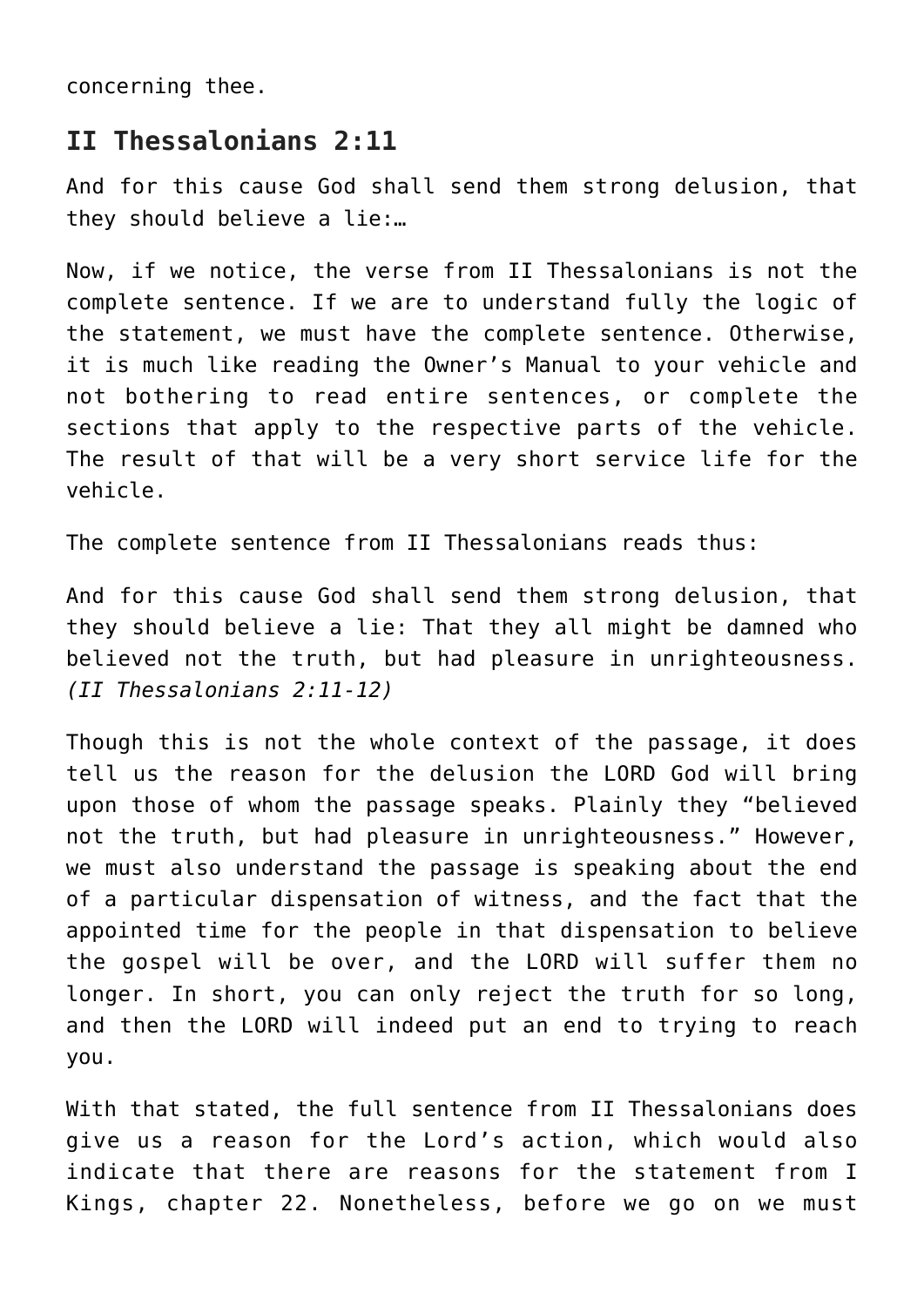understand the operative principle behind the statements of I Kings and II Thessalonians. That operative principle is found in Jeremiah, chapter 17.

The heart *is* deceitful above all *things*, and desperately wicked: who can know it? I the LORD search the heart, *I* try the reins, even to give every man according to his ways, *and* according to the fruit of his doings. *(Jeremiah 17:9-10)*

And again:

Therefore hath the LORD recompensed me according to my righteousness, according to the cleanness of my hands in his eyesight. With the merciful thou wilt shew thyself merciful; with an upright man thou wilt shew thyself upright; With the pure thou wilt shew thyself pure; and with the froward thou wilt shew thyself froward. *(Psalm 18:24-26)*

In both of the above passages, there is a common principle: that the LORD renders unto man the desires of a man's heart that we, individually, might know who and what we really are. It is only those individuals that ignore their own thoughts and actions and the effect they have on others, who would miss the unmistakable 'red flags' in their behavior that tell them and everyone around them that something is dreadfully wrong in their heart and soul. In fact, many of those individuals are just like what the LORD describes in the following passage.

But unto the wicked God saith, What hast thou to do to declare my statutes, or *that* thou shouldest take my covenant in thy mouth? Seeing thou hatest instruction, and castest my words behind thee. When thou sawest a thief, then thou consentedst with him, and hast been partaker with adulterers. Thou givest thy mouth to evil, and thy tongue frameth deceit. Thou sittest *and* speakest against thy brother; thou slanderest thine own mother's son. These *things* hast thou done, and I kept silence; thou thoughtest that I was altogether *such an one* as thyself: *but* I will reprove thee, and set *them* in order before thine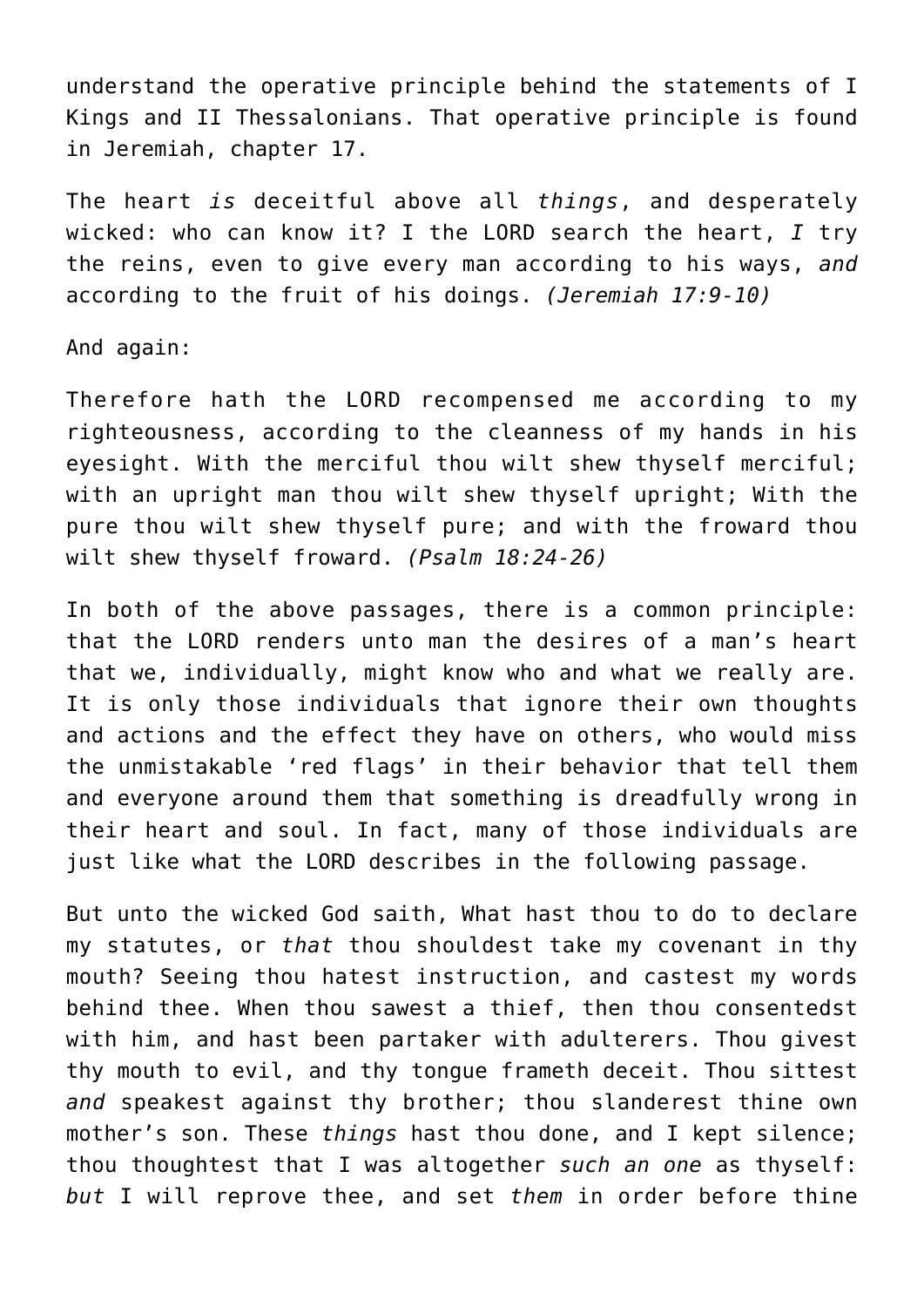eyes. *(Psalm 50:16-21)*

What then is the issue here? Is it that the LORD is contradicting Himself? No, not at all. Rather, the LORD is responding to man in such a way that individually, none of us will ever be able to level the accusation at the LORD that he "controlled" what we thought and our resulting actions. In short, the LORD here is very plain about the fact that it is our choice as to the thoughts we have, and the actions we take. The only thing the LORD does is amplify and bring out those things which would otherwise remain hidden in our deceitful hearts.

Briefly, what we are seeing here is our Creator dealing with us in such a way as to allow us to see who and what we really are. The Lord desires that we all know the truth about ourselves, and that we turn away from what we are now, and turn to righteousness. However, we would never do that if we did not see ourselves for what we truly are: rebellious creatures that only want to have it our way, regardless of who we hurt and destroy.

## **Is this contrary to righteousness?**

To understand this, we must go back to the  $1<sup>st</sup>$  and  $2<sup>nd</sup>$  chapters of Job and read about the challenge Satan laid before the LORD concerning Job, the servant of God. In the two chapters of Job, we find that the LORD gave Job over to Satan for a limited time and purpose, and Satan could go no further than what the LORD allowed or authorized.

Now there was a day when the sons of God came to present themselves before the LORD, and Satan came also among them. And the LORD said unto Satan, Whence comest thou? Then Satan answered the LORD, and said, From going to and fro in the earth, and from walking up and down in it. And the LORD said unto Satan, Hast thou considered my servant Job, that *there is* none like him in the earth, a perfect and an upright man, one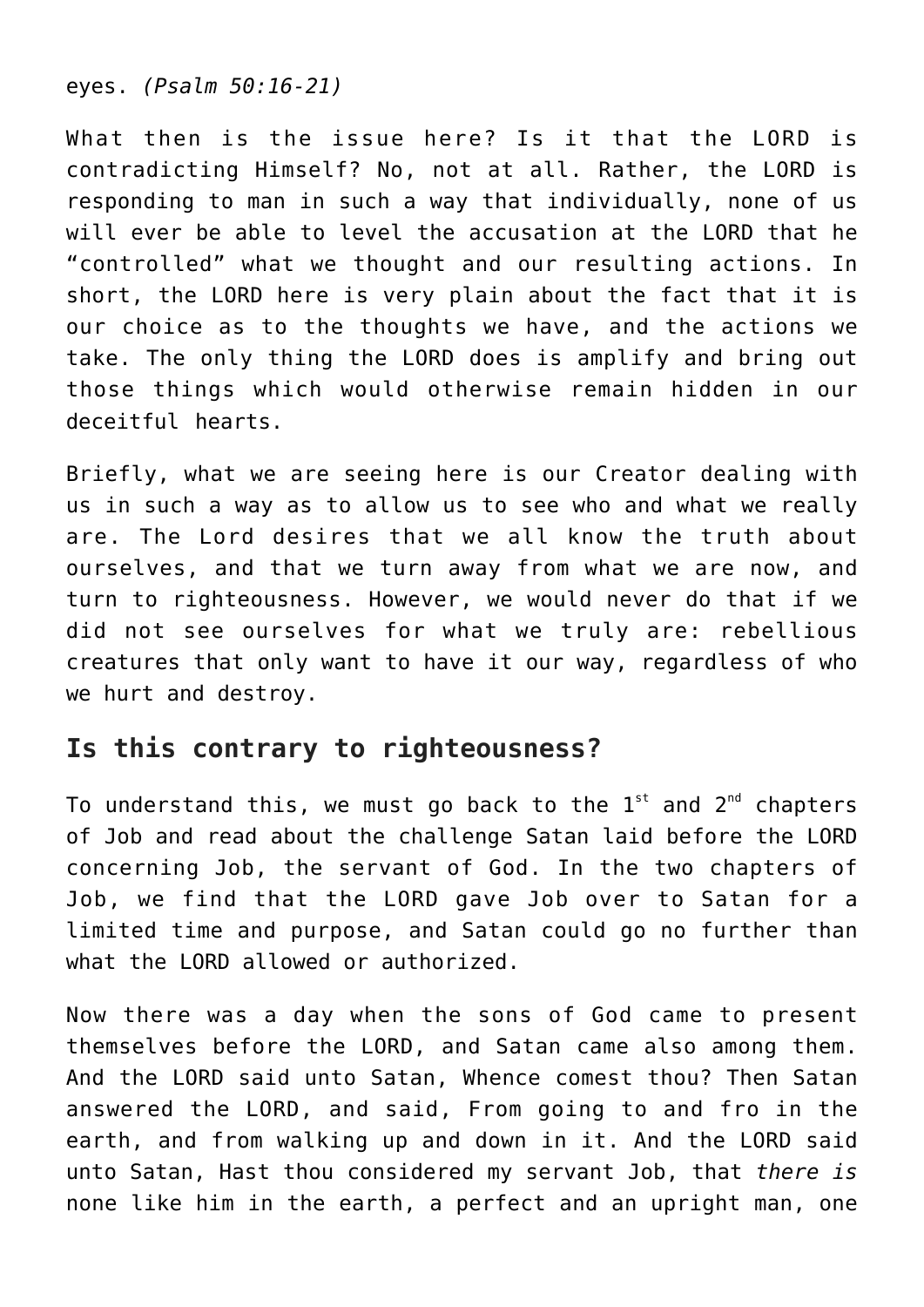that feareth God, and escheweth evil? Then Satan answered the LORD, and said, Doth Job fear God for nought? Hast not thou made an hedge about him, and about his house, and about all that he hath on every side? thou hast blessed the work of his hands, and his substance is increased in the land. But put forth thine hand now, and touch all that he hath, and he will curse thee to thy face. And the LORD said unto Satan, Behold, all that he hath *is* in thy power; only upon himself put not forth thine hand. So Satan went forth from the presence of the LORD. *(Job 1:6-12)*

And the LORD said unto Satan, Hast thou considered my servant Job, that *there is* none like him in the earth, a perfect and an upright man, one that feareth God, and escheweth evil? and still he holdeth fast his integrity, although thou movedst me against him, to destroy him without cause. And Satan answered the LORD, and said, Skin for skin, yea, all that a man hath will he give for his life. But put forth thine hand now, and touch his bone and his flesh, and he will curse thee to thy face. And the LORD said unto Satan, Behold, he *is* in thine hand; but save his life. So went Satan forth from the presence of the LORD, and smote Job with sore boils from the sole of his foot unto his crown. *(Job 2:3-7)*

Now, because the LORD God is who He is, and He is sovereign, He does state plainly that He is responsible for Satan being allowed to sift, or try Job. This is clear by the statement "although thou movedst me against him, to destroy him without cause." Therefore, the Scripture is plain: Satan is not allowed to roam freely doing whatsoever he pleases, but must answer to the LORD God for what he does at any given time. We also find this to be the case in I Kings, chapter 22:

And he [Micaiah] said, Hear thou therefore the word of the LORD: I saw the LORD sitting on his throne, and all the host of heaven standing by him on his right hand and on his left. And the LORD said, Who shall persuade Ahab, that he may go up and fall at Ramoth-gilead? And one said on this manner, and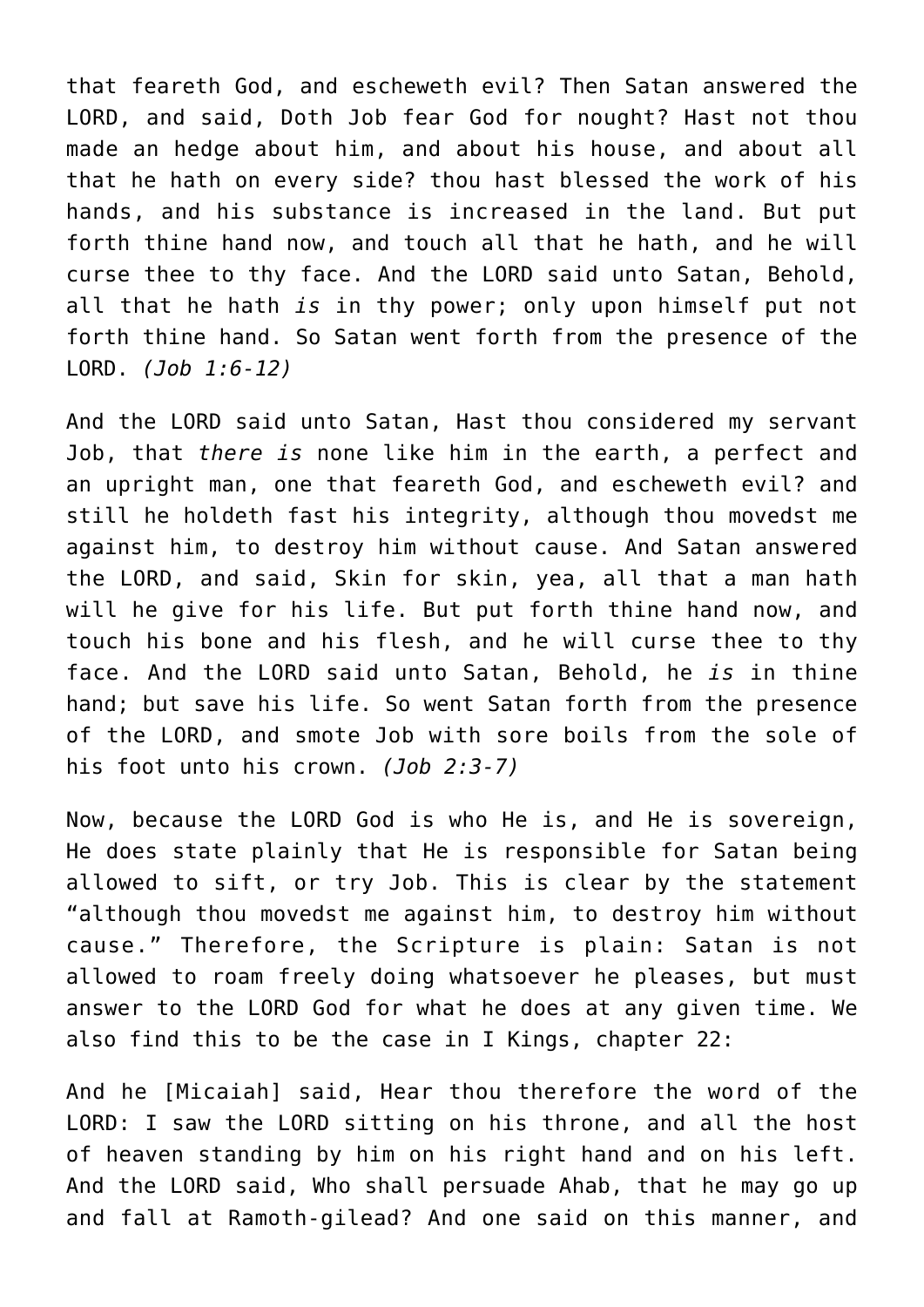another said on that manner. And there came forth a spirit, and stood before the LORD, and said, I will persuade him. And the LORD said unto him, Wherewith? And he said, I will go forth, and I will be a lying spirit in the mouth of all his prophets. And he said, Thou shalt persuade *him*, and prevail also: go forth, and do so. Now therefore, behold, the LORD hath put a lying spirit in the mouth of all these thy prophets, and the LORD hath spoken evil concerning thee. *(I Kings 22:19-23)*

Now, how can this be right? If we bother to look at all the events leading up to this point in time, we will find it recorded that Ahab was a very wicked king that took many concubines and wives, stole the property of his subjects, broke the covenant the LORD had with Israel, and essentially did whatsoever he pleased without regard for others. As we might say today, the man was a despot and tyrant. Moreover, the woman he chose for queen was as wicked a woman as anyone would ever care to meet. So wicked was she that even today, little girls are not named after her, and calling someone a 'Jezebel' is a slander.

Therefore, it is not hard to conclude that Ahab loved evil and hated things that were good. Thus, we arrive at the point in time of I Kings, chapter 22 and find that the LORD has appointed a time for Ahab's judgement. However, we also find that the Lord gave Ahab a choice: Ahab could have believed the true prophet of God Micaiah and not gone up to Ramoth-gilead. Instead, when told the truth, Ahab rejected it in favor of the lies told by the false prophets. As a result, Ahab died in the battle of Ramoth-gilead.

Now, if we apply the Scriptural principles found in Jeremiah 17:9-10 and Psalm 18:24-26, we find that the false prophets loved lying and did not know the LORD God, neither did they believe God. Rather, they did what they did for the same reason so many television and radio 'preachers' do what they do today: Money and fame. After all, it is a cushy job if you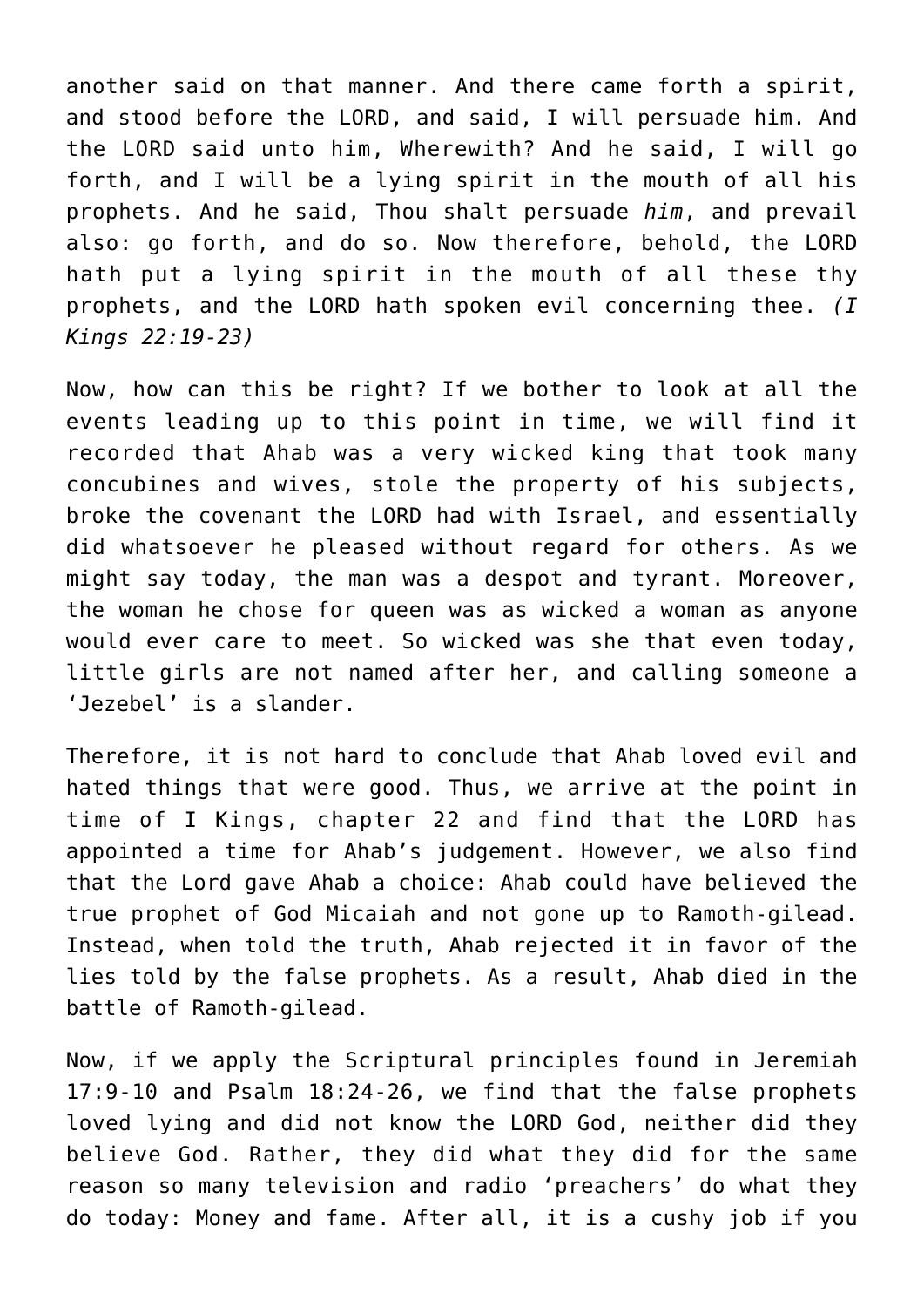can make it fly — and you don't care what happens to you after you die. As a result, the LORD gave them the desires of their heart — lies came out of their mouth and they didn't even realize it. In fact, they thought what they said was the truth and Micaiah was the liar. However, as events proved, they were the liars and false prophets.

So then, what about the lying spirit? The lying spirit is none other than one of the angels that rebelled against God and followed Lucifer in his rebellion and attempt to take the throne of God. Thus, the lying spirit loves to do evil and delights in lying. In short, the lying spirit got the desire of his heart as well — the opportunity to lie and commit evil.

In summation, what we find here is that the LORD God allowed evil persons to get what they wanted, and in their acts of evil, aided and abetted the destruction of Ahab, a wicked king. In the process of all this, all these persons also condemned themselves for the evil they delighted in doing.

Thus, the LORD God did not, and does not contradict Himself in this at all. Rather, it would be contradictory of the LORD to declare that we have a choice to do good, or do evil, and then prevent us from making one of the choices. Rather, the LORD is allowing the essence of our heart to be made manifest so that we, and everyone around us can see who and what we really are.

Should we tell lies? The Scripture is very plain about this we absolutely should not. However, because all men have a deceitful heart that would ever lie about its true intent, the LORD must reveal who and what we are by bringing out the desires of our heart. He does this by allowing the lies to come forth and be told. Assuredly, that is not the Lord's choice for us. Rather, He would have everyone be utterly honest about everything. But, since we are not, and will lie about being liars, the LORD has no choice but to allow it to be seen of all so that we cannot deny who and what we are.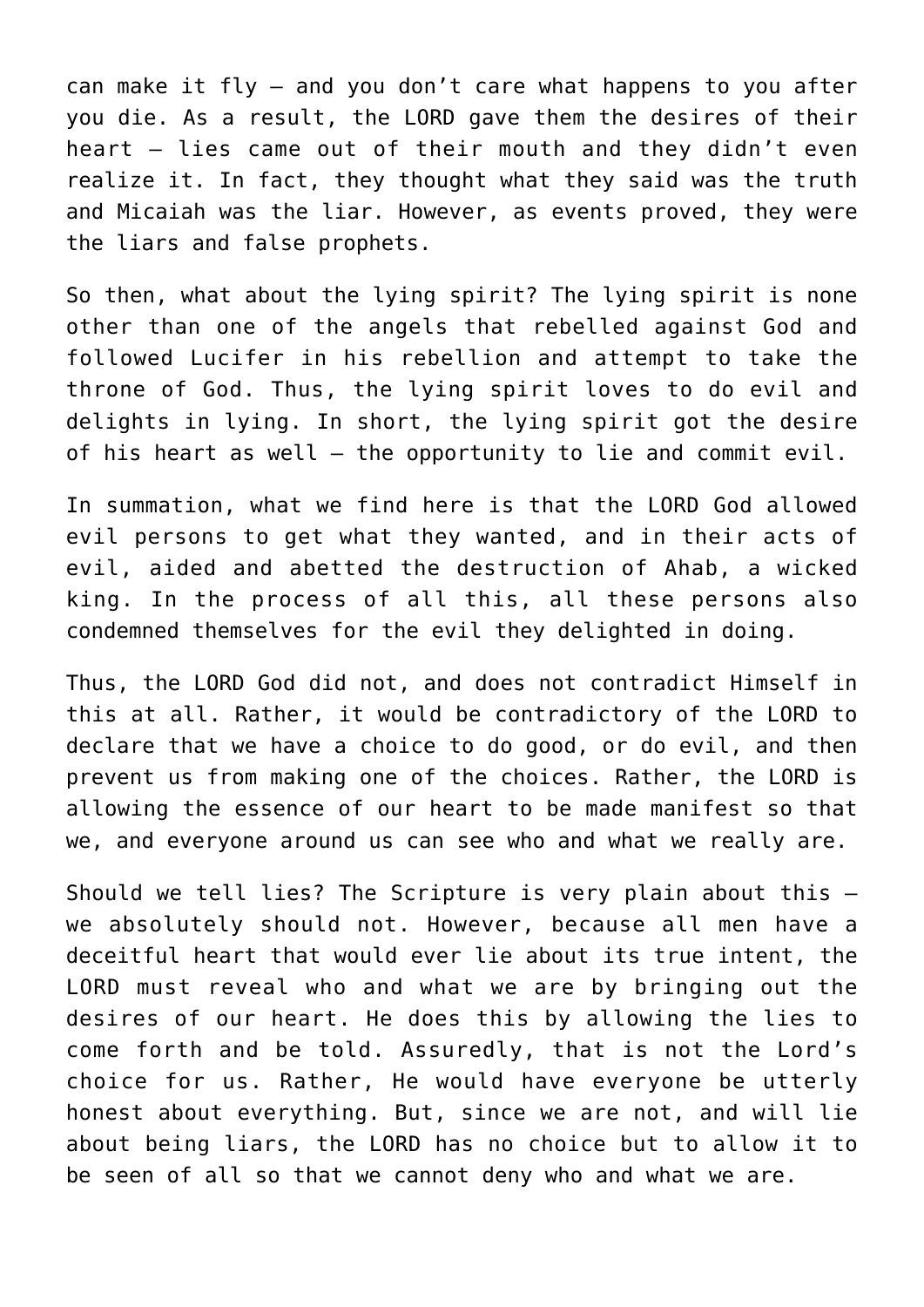Does the LORD have the power to stop all lies from being told? Certainly He does. However, that would only insulate us from who and what we really are and would not cause us to repent of it. The LORD God's aim in all this is to bring every one to the point of being reconciled to Him through the new birth in Christ Jesus.

For the born-again child of God, the LORD's aim in revealing the works of the flesh is to cause the child to be more conformed to the Lord Jesus Christ and His character and nature; and to assist the child in ruling over the flesh that was not changed at salvation.

Is there a contradiction in Scripture? No. Rather, what is evident here is that the 'Freethinkers' have misunderstood the Scripture and what it states. Is this really surprising? Again: no, it is not. After all, many that claim Christ cannot understand the Scripture either, and draw out of it many strange and unusual doctrines. The reason for this is evident from Scripture itself:

Surely the Lord GOD will do nothing, but he revealeth his secret unto his servants the prophets. *(Amos 3:7)*

And again:

Stay yourselves, and wonder; cry ye out, and cry: they are drunken, but not with wine; they stagger, but not with strong drink. For the LORD hath poured out upon you the spirit of deep sleep, and hath closed your eyes: the prophets and your rulers, the seers hath he covered. And the vision of all is become unto you as the words of a book that is sealed, which *men* deliver to one that is learned, saying, Read this, I pray thee: and he saith, I cannot; for it *is* sealed: And the book is delivered to him that is not learned, saying, Read this, I pray thee: and he saith, I am not learned. Wherefore the Lord said, Forasmuch as this people draw near *me* with their mouth, and with their lips do honour me, but have removed their heart